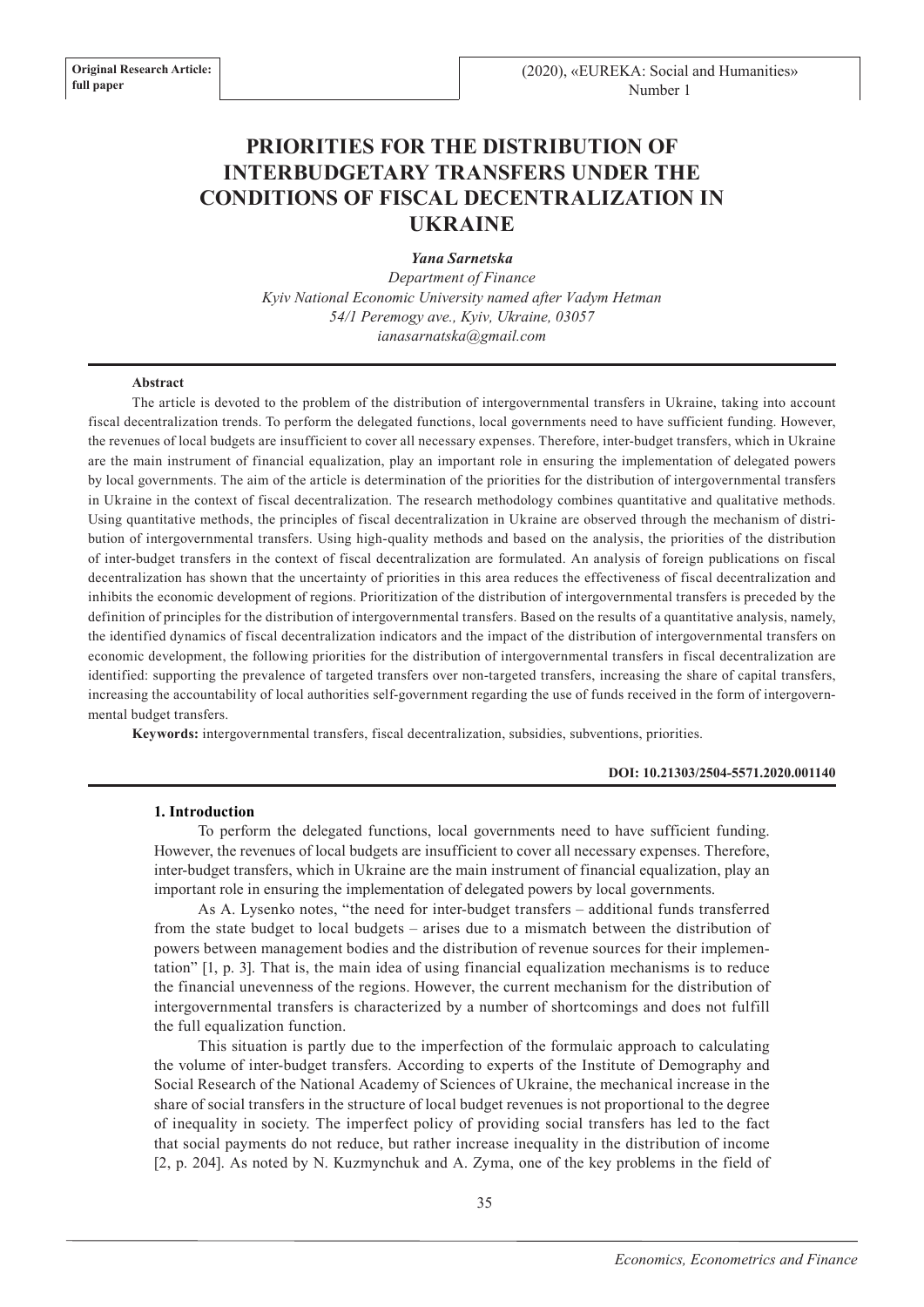inter-budget transfers is that their distribution has an opaque and unpredictable nature [3, p. 205]. In our opinion, the problems in the distribution of intergovernmental transfers are deeper and pose serious threats to the further development of fiscal decentralization in Ukraine. One of the main problems, in our opinion, is the curvature of the priorities of budget regulation and the lack of receipt of its basic principles.

A large number of works by both domestic and foreign scientists are devoted to the problems of inter-budget transfers. Analyzing the latest publications of foreign scientists, let's came to the conclusion that some economists have proved the positive impact of fiscal decentralization on economic growth, while some believe that the positive impact is limited. So, A. Filippetti and A. Sacchi prove that decentralization itself is not only one of the key factors of economic growth, but also one of the important factors in the development of local self-government [4]. There are publications in which the opposite effect of decentralization falls – slowdown of economic growth, increase in corruption, increase in public debt, etc. [5, 6]. In our opinion, this difference in results is due to the fact that the effect of fiscal decentralization depends on its balance, as well as on the optimality of financial equalization policies.

The negative consequences of fiscal decentralization are primarily associated with the inconsistency of "delegated expenditure powers and responsibilities with resources for performing public functions" [7]. It should be noted that this is one of the most dangerous situations, its consequences can be compared with the effect of a snowball. In the absence of the necessary sources of financing, local governments can't carry out their authority and meet the needs of the local community. As a result, dissatisfaction with local authorities is growing, which can lead to destabilization (political and economic), discrediting local authorities and decentralization itself.

One of the first fundamental studies in the field of fiscal decentralization is the book of W. Oates [8]. This economist has proven that fiscal decentralization has a positive effect on a country's economic growth. However, the degree of positive influence will be different for different countries. An important role in ensuring this positive effect belongs to an effective policy in the field of distribution of budget transfers [9].

The effect of fiscal decentralization depends on the institutional environment [10, p. 93– 121], the optimal distribution of the tax burden between territories [11], the elasticity of the reaction of capital to the tax burden [12]. As for the influence of the institutional environment, in this case, the role is played not only by the legislative formalization of the activities of local authorities, but also by the willingness of the population to take responsibility for the development of society. In addition, important institutional factors are the level of government accountability, attitudes towards corruption, guarantee of property rights, the rule of law, and the like. If the listed informal institutions are ineffective, then tax competition between territories will not become a factor of economic growth. This is due to the fact that the elasticity of the reaction of factors of economic development (including labor and capital) will be low to changes in tax rates, since the negative impact of informal institutions will dominate.

T. Besley and S. Coate argue that complete decentralization is never optimal [13]. Let's agree with the opinion of these scientists, because, firstly, there are functions of the state (for example, defense, foreign policy, etc.), it makes no sense to transfer to places for objective reasons, so they will always remain centralized. Secondly, the degree of decentralization should take into account the level of development of the territories, the existing infrastructure, that is, the potential of the territories to build up their own tax base and search for other sources of financial resources. Otherwise, the regions will remain dependent on grants from the state budget.

Some economists (D. Albouy [14], H. Blöchliger and O. Petzold [15], T. Büttner, [16], I. Francois [17] argue that fiscal decentralization is a key factor in the country's development. This is due to the fact that under decentralization, funds are spent more rationally, and financing decisions are closer to taxpayers. However, fiscal decentralization is not always effective. An important role is played by the balance of decentralization processes, especially the presence of decentralization in the field of taxation and in the distribution of intergovernmental transfers.

In general, many foreign scientists come to the conclusion that the risks of a decentralization failure are much higher in countries with developing economies. This is, in particular, stated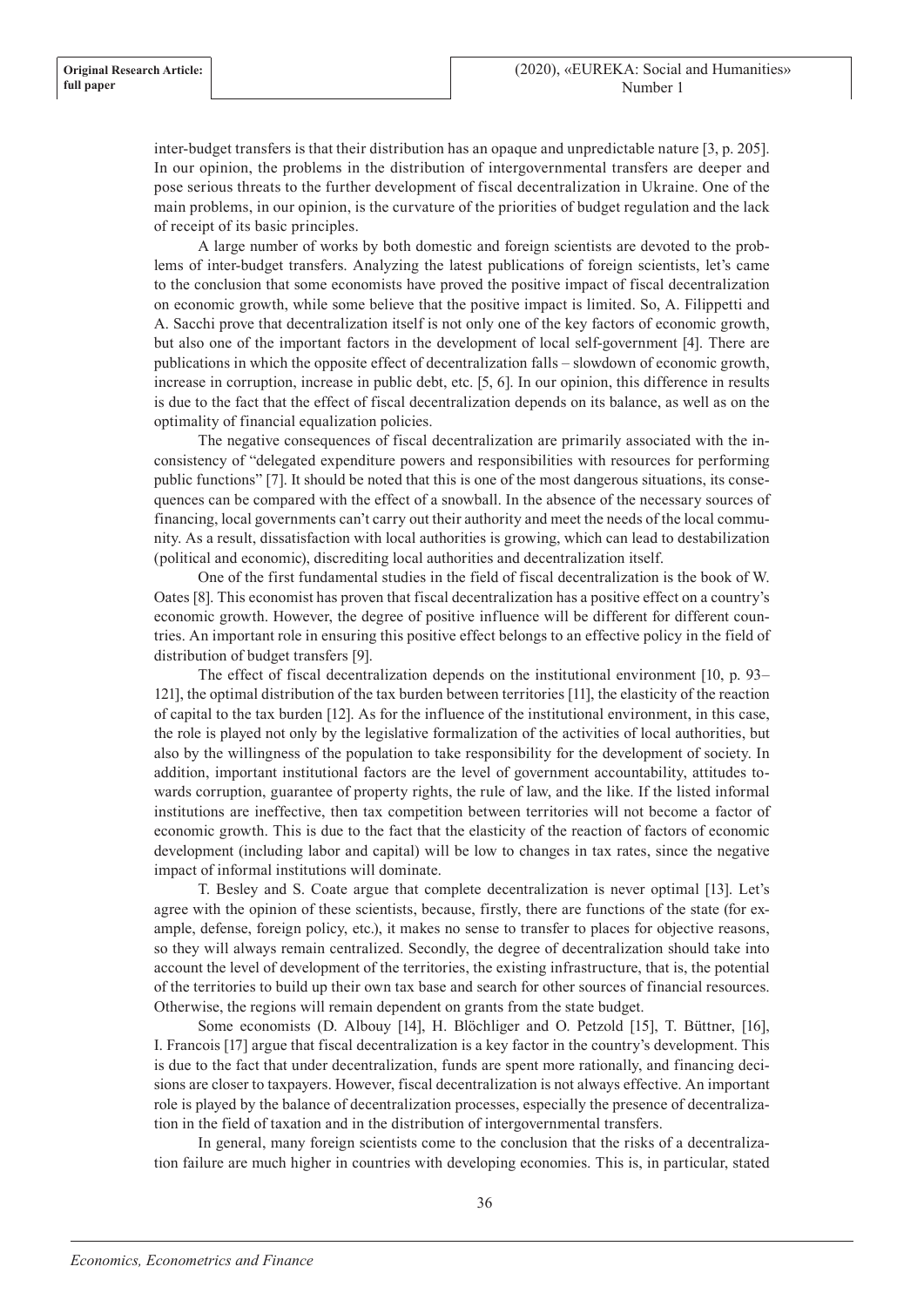in the publication of E. Dabba-Norris and P. Wade [18], which prove that fiscal decentralization in transition economies faces a large number of challenges that are associated not only with the non-optimal distribution of financial resources or powers, but also with a low level of competence of specialists responsible for developing a decentralization strategy and its implementation, a low level of accountability of governments (central and local), weak democratic traditions and the like.

O. Meloni connects the failures of fiscal decentralization with the opportunistic behavior of the electorate [19]. The risks of opportunistic behavior of the electorate are higher in those countries where there is greater dissatisfaction with the policies of the central government. That is, such a phenomenon is not unique to those countries that have just embarked on the path of decentralization. Opportunistic behavior can be either the result of general dissatisfaction with state policy, or the result of the seizure of local political power by elite groups of local politicians, more characteristic of countries with undeveloped democratic traditions.

Also, decentralization failures are associated with the risks of corruption and the ability of the state to reduce its level [20, 21]. This is due to the fact that the level of corruption is directly related to the openness of the government, that is, if the activities of the government are transparent, characterized by a high level of accountability, then the risk of corruption will be lower. If on the contrary, the government's activities are not transparent, the risk of corruption, and with it the risk of inefficient use of taxpayer funds. Risks of corruption and dissatisfaction of the electorate are growing for the inefficient distribution of intergovernmental transfers [22]. Ineffective redistribution of inter-budget transfers in favor of certain territories in order to obtain loyalty of the electorate leads to the development of a habit of passive consumption. This situation deepens the imbalances in the economic development of the territories and leads to an even greater need for inter-budget transfers.

To summarize the intermediate result, one of the key principles of the distribution of intergovernmental transfers in the conditions of fiscal decentralization in Western countries is the principle of efficiency, the observance of which is based on the principle of transparency and accountability of power [23].

Ukrainian scientists mainly study the principles of the functioning of the budget system, insufficient attention is paid to the principles of budget regulation. So, I. Forkun and T Gordeeva determine the following principles of budget regulation [24 p. 262]: the principle of reality of budget indicators; the principle of the inalienability of the function of territorial regulation in the public administration system; the principle of the need to align regional development; the principle of a clear regulatory mechanism for the system of intergovernmental relations at the state level; targeting principle; principle of social orientation; decentralization principle; responsibility for violation of all principles of budget regulation.

However, in practice such principles are not always respected. Thus, the current procedure for the distribution of intergovernmental transfers does not ensure compliance with the principle of decentralization, which provides for the provision of fiscal freedom to local authorities. The provision of fiscal freedom is often interpreted as the allocation of funds to ensure the exercise of delegated authority. However, this is only one aspect of decentralization. The most important aspect of decentralization is the ability of local governments to independently mobilize the necessary financial resources. As the practice of budget regulation shows, an increase in the volume of subsidized resources leads to a disinterest of local governments in the search for additional sources of budget revenues to finance their own and fixed powers, a decrease in the efficiency of use of the funds received, and, as a consequence, to the low efficiency of the entire system of inter-budget relations [25, p. 123]. Also, in practice, the principle of the reality of budget indicators is not respected, since the planning of revenue and expenditure is based on poor quality financial information. The remaining principles, in our opinion, can't be considered principles in the literal sense of the word, because the principle is the basic foundation of the organization (development) of a certain process. In our opinion, the principle of the inalienability of the function of territorial regulation in the public administration system, the principle of the need for equalizing regional development, the principle of having a clear regulatory mechanism for the system of intergovernmental relations at the state level are in essence tasks, not principles. Thus, in the Ukrainian financial literature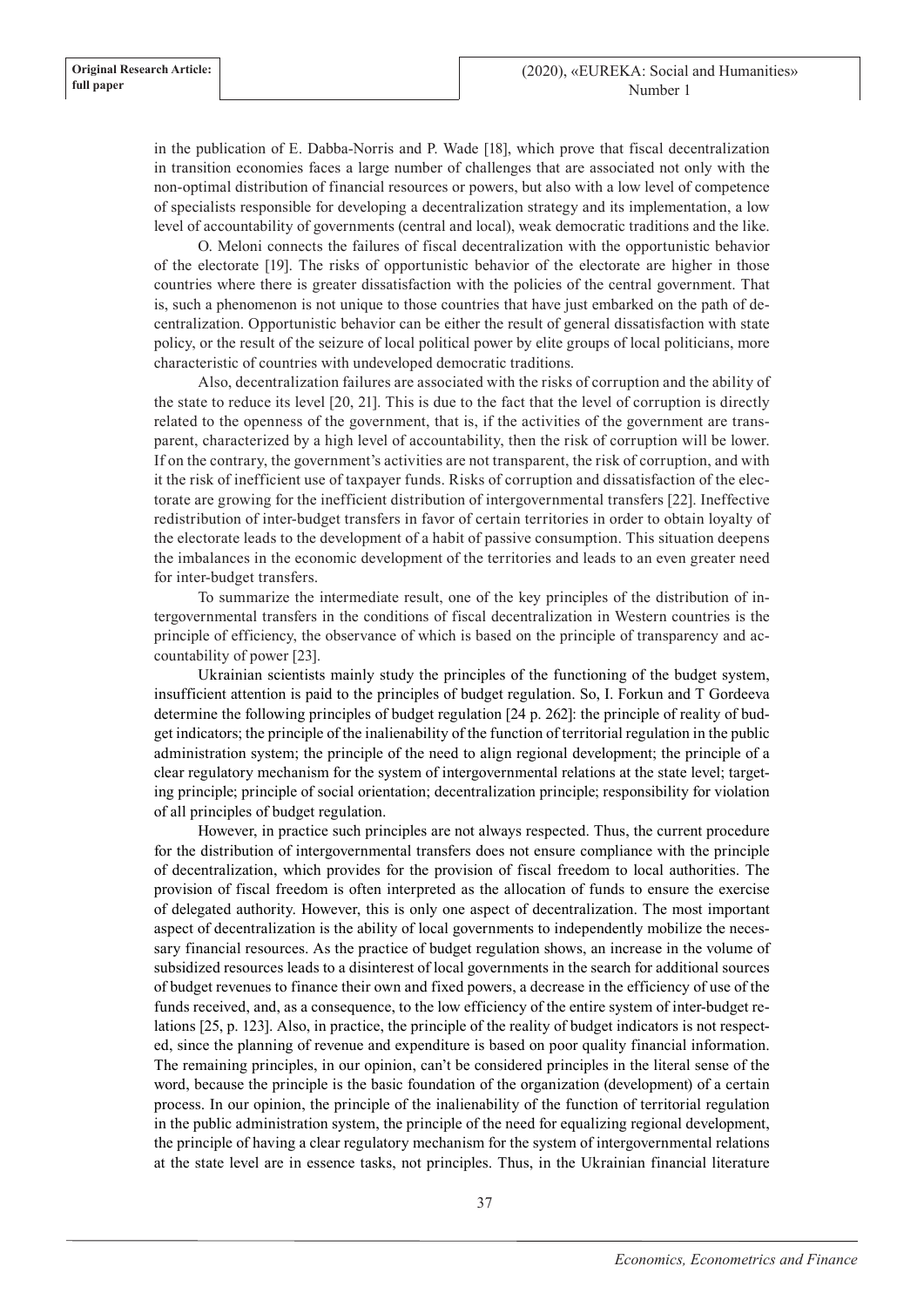there is no clear definition of the principles for the distribution of intergovernmental transfers, therefore there are actually no clear priorities for the distribution of intergovernmental transfers in the context of fiscal decentralization. Their justification requires not only a quantitative, but also a qualitative study.

The aim of the article is determination of the priorities for the distribution of intergovernmental transfers in Ukraine in the context of fiscal decentralization.

# **2. Methods of research**

The research methodology is based on quantitative methods, the use of which is aimed at assessing the principles of decentralization in terms of the distribution of intergovernmental transfers. For this, from 2008–2018 the following indicators were calculated:

- share of transfers in GDP;
- share of subventions in total transfers;
- share of subsidies in the total volume of transfers;
- volumes of transfers per person and per employee.

In order to evaluate how the distribution system of intergovernmental transfers affects the level of socio-economic development of territories, the influence of the dynamics of intergovernmental transfers on the dynamics of gross regional product (GRP) is analyzed. The gross regional product is chosen as an indicator characterizing the level of socio-economic development of the regions, since it measures the total gross value added created in the region during the study period. Thus, this is a generalized indicator characterizing the dynamics of the economic development of the regions and the growth potential of their financial support.

To conduct the assessment, a regression analysis method is chosen, which allows to identify the relationship between two variables during the study period. GRP per capita, indices of physical growth of GRP and GRP per capita are chosen as the dependent variables. The volumes of intergovernmental transfers per person, the growth rate of intergovernmental transfers per worker and one person are determined as independent variables. The reliability of the constructed regression dependencies is checked using the Fisher criteria and p-value, the standard error value estimation.

Based on the identified trends, using the method of logical generalization, the priorities of the distribution of inter-budget transfers in the conditions of fiscal decentralization are formulated.

# **3. Results**

Compliance with the principle of decentralization in terms of the distribution of intergovernmental transfers can be estimated through the dynamics of intergovernmental transfers, their share in GDP, as well as through the share of subventions and subsidies in the total volume of transfers. **Fig. 1** shows the share of the total volume of intergovernmental transfers, subsidies and subventions in GDP.



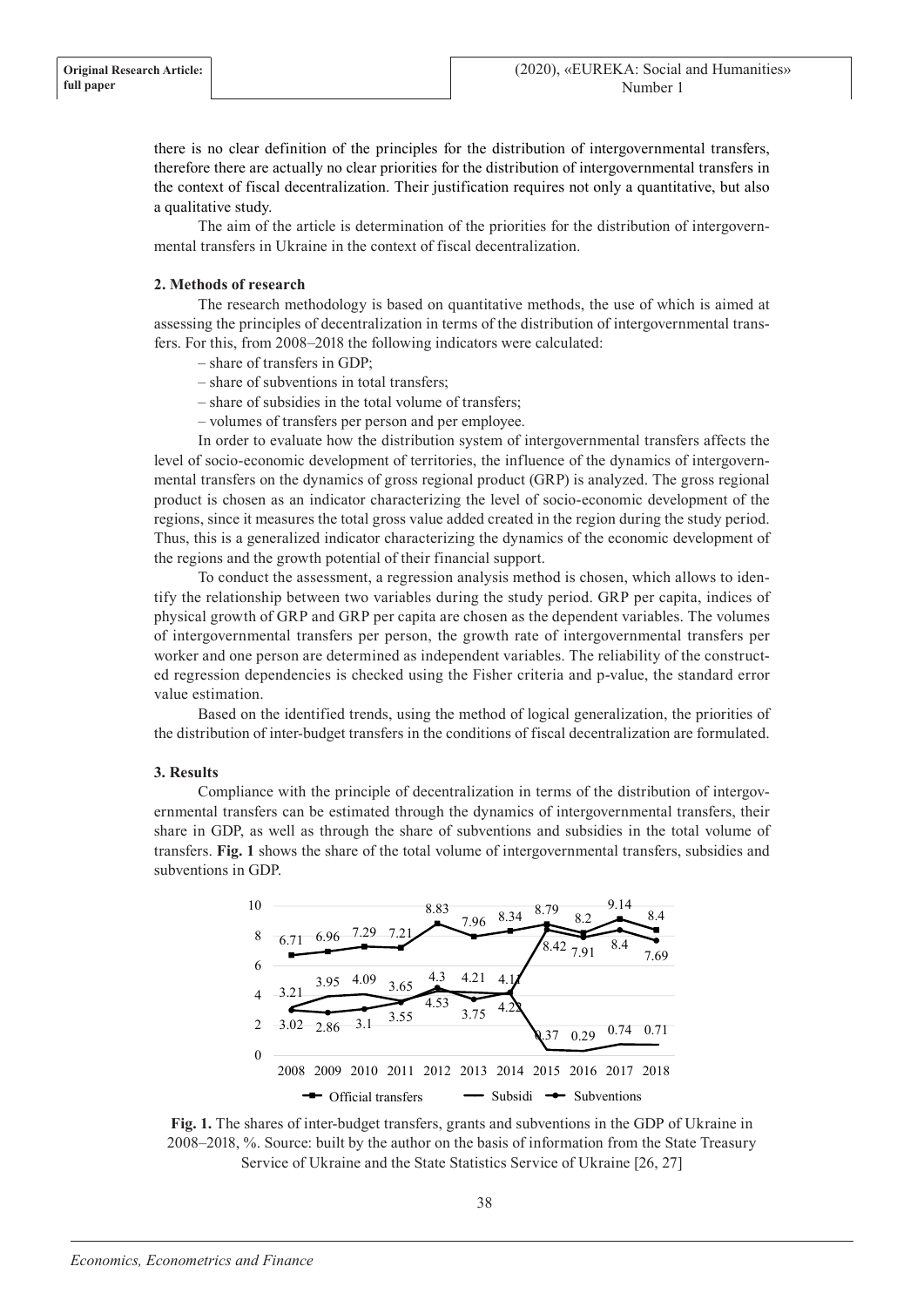As can be seen from the graphs shown in **Fig. 1**, the share of official transfers in GDP during 2008–2018 has grown. Although since 2015, reforms have begun to strengthen fiscal decentralization, in 2017 the share of inter-budget transfers in GDP grew to 9.14 %, which is the highest value during the study period. In 2018, the share of inter-budget transfers in GDP decreased to 8.4 %. The share of subsidies in 2015 fell sharply, during 2015–2018. Its growth is observed from 0.37 to 0.71 %. Such dynamics of subsidies is associated with changes in budget legislation that provide for the provision of benefits to targeted financing of local budgets through the provision of subventions. This is what caused the increase in the share of subventions in GDP during 2015–2018.

**Fig. 2** shows the dynamics of the share of various types of transfers in the total volumes of inter-budget transfers in Ukraine.





As can be seen from the graphs presented in **Fig. 2**, since 2015 the share of subsidies in the volume of inter-budget transfers has sharply decreased. However, such a decrease is not associated with a general reduction in the volume of intergovernmental transfers, just inappropriate grants are replaced by targeted subventions. Such a redistribution of non-targeted transfers in favor of targeted transfers can generally be characterized positively, since it contributes to increased accountability of the authorities. However, to achieve a positive result, it is not enough only to mechanically redistribute inter-budget transfers, an active position of the community residents is required, which required full accountability of the funds at the disposal of local governments. Correct is the observation of V. Pismennyi that "excessive use of subventions may be somewhat discouraged by local governments in increasing the volume of their own revenues and searching for alternative sources of forming the resource base of local budgets" [28, p. 91]. However, most subventions are social in nature, therefore, the state will not be able to sharply reduce their volumes in the near future; for this, it is necessary to change approaches to social support of the population and gradually change the model of the national economy.

It should be noted that with the beginning of reforms in the field of decentralization, the importance of inter-budget transfers has increased due to the specifics of their provision of UTC, because UTC can receive subventions for the development of community infrastructure. At the same time, in order to receive such a subvention, the UTC must comply with the established requirements regarding the borders defined by the long-term plan for the formation of their territories. Despite the fact that most UTC s do not meet these requirements, the process of transition to direct inter-budget relations of UTCs and the state budget is slow.

In general, in order to ensure financial stability in 2016, the budgets of UTC transferred from the state budget 3.5 billion UAH of inter-budget transfers, the basic subsidy is received by 125 communities, and the budgets of 34 communities are financially independent from the state budget, 23 of them are approved with reverse subsidies, 11 budgets are formed without basic and reverse subsidies [29]. Most UTCs received educational subventions and subventions to finance health facilities, but are unable to take the opportunity to receive subventions for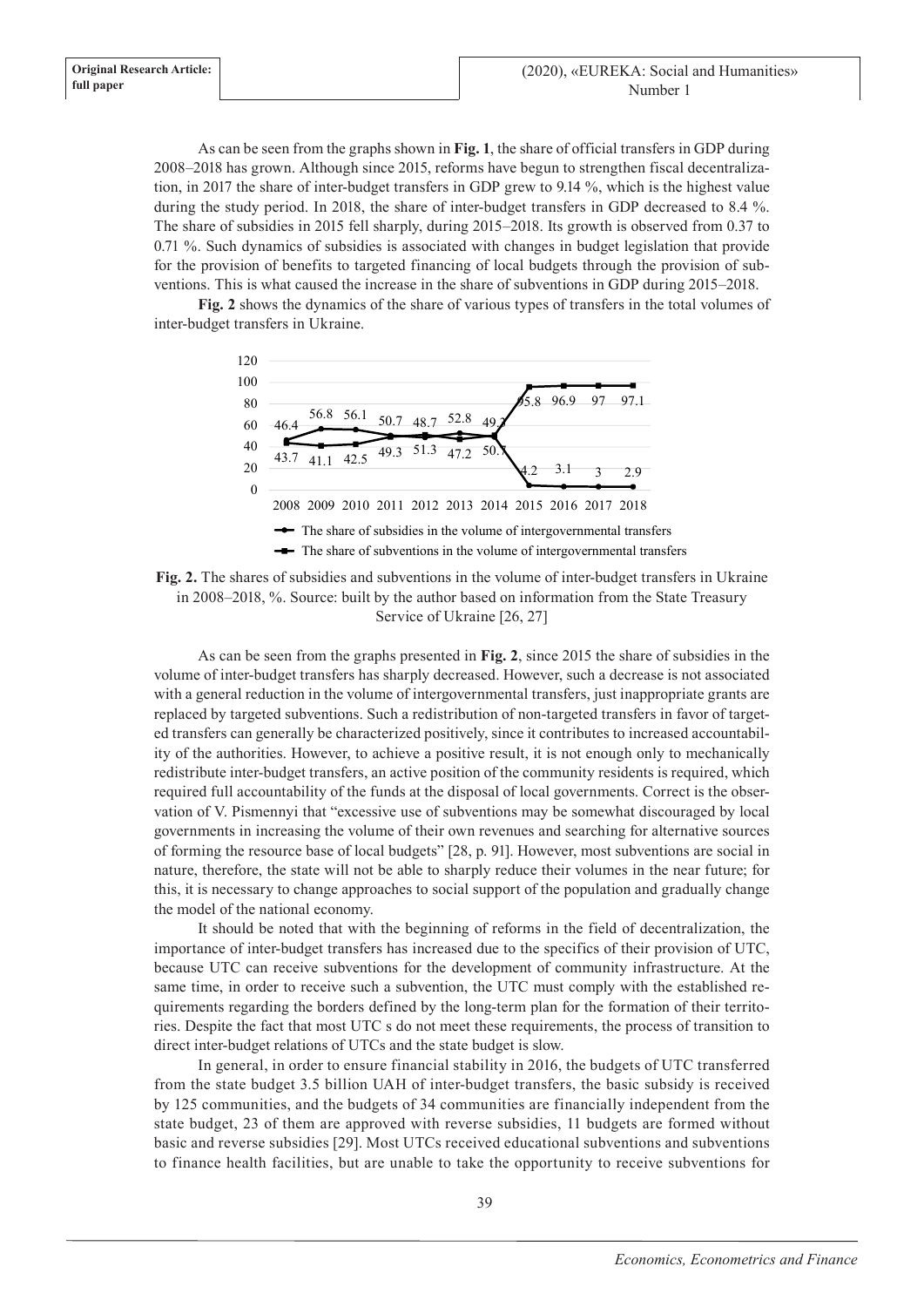infrastructure development. If this trend continues, the violation of the principle of decentralization will deepen.

Given the nature and purpose of financial equalization mechanisms, in addition to the principles of decentralization and the reality of budget indicators, it is necessary to highlight the principles of efficiency and accountability. The principle of efficiency involves the use of resources obtained through the mechanism of distribution of intergovernmental transfers, with the maximum positive result. Compliance with the principle of efficiency provides for the targeted use of budget funds, therefore, let's believe that it is not advisable to separate the principle of targeted use of funds. The principle of accountability provides that the processes of formation and use of financial resources of local authorities, including through intergovernmental transfers, should be a shame and understandable for citizens. After all, the existing practice of publishing reports on the execution of local budgets does not ensure this; it is impossible for a layman to understand the published reports on the execution of local budgets. In addition, the information contained in these reports does not have sufficient detail for an ordinary citizen. So, according to published reports it is impossible to trace how much specifically the funds received and used by any organization that is financed from the budget. This does not mean that budget execution reports should be changed, but it is advisable to disclose information on the formation and use of local government financial resources on the websites of local governments, including the volumes of inter-budget transfers.

Evaluating compliance with the principle of effectiveness is challenging. Although efficiency is determined by the maximum effect of using available resources, in practice, this indicator is much more complicated, since it contains qualitative and quantitative components. The quality component is related to the targeted use of funds and accountability of local governments. If to take into account the trend towards an increase in the volume of targeted subventions and a decrease in the volume of subsidies, then there has been progress in terms of compliance with the principle of effectiveness. If to talk about the quantitative component of efficiency, then it is necessary to analyze the quantitative indicators of the provision of intergovernmental transfers, in particular, the volume of transfers per person, one employed, etc., and how their dynamics are related to indicators of economic development in the field.

It should be noted that with the onset of reforms aimed at fiscal decentralization, the volumes of transfers per person and per employee increased (**Table 1**).

| Volumes of inter-budget transfers for one person and one working in Ukraine in 2008–2018, UAH. |                         |        |        |        |        |       |        |             |            |        |        |
|------------------------------------------------------------------------------------------------|-------------------------|--------|--------|--------|--------|-------|--------|-------------|------------|--------|--------|
| <b>Indictors</b>                                                                               | 2008                    | 2009   | 2010   | 2011   | 2012   | 2013  | 2014   | 2015        | 2016       | 2017   | 2018   |
| Volume of intergovernmental<br>transfers per person                                            | 1371                    | 1377   | 1545   | 1659   | 2727   | 2543  | 2875   | 4061        | 4579       | 6918   | 7208   |
| Rates of growth, %                                                                             | $\cdots$                | 100.44 | 112.20 | 107.38 | 164.38 | 93.25 | 113.06 | 141.<br>-25 | 112<br>-76 | 151.08 | 104.19 |
| Volume of inter-budget<br>transfers per worker, UAH                                            | 3032                    | 3146   | 3892   | 4668   | 6115   | 5678  | 7226   | 10581       | 12004      | 14204  | 18568  |
| Rates of growth, %                                                                             | $\cdot$ $\cdot$ $\cdot$ | 103.76 | 123.71 | 119.94 | 131.00 | 92.85 | 127.26 | 146.43      | 113.45     | 118.33 | 130.72 |
| Consumer price index                                                                           | 122.3                   | 112.3  | 109.1  | 104.6  | 99.8   | 100.5 | 124.9  | 143.3       | 112.4      | 113.7  | 109.8  |

#### **Table 1**

*Source: calculated by the author based on information from the State Treasury Service of Ukraine and the State Statistics Service of Ukraine [26, 27]*

As can be seen from **Table 1**, the volume of transfers per person in 2015 is increased by 41.25 %, and the volume of transfers per employee – by 46.43 %. During 2015–2018 The volume of inter-budget transfers per person is growing on average by more than 12 % per year, and per worker – by 20 % per year. Growth rates since 2010. Exceed the annual inflation rate, which indicates a real increase in transfers per person and per worker.

Identified trends can't be unambiguously assessed positively or negatively. The assessment depends on what result ensures the use of funds received in the form of intergovernmental transfers. As V. Volokhova notes, "the degree of financial independence of local governments (decen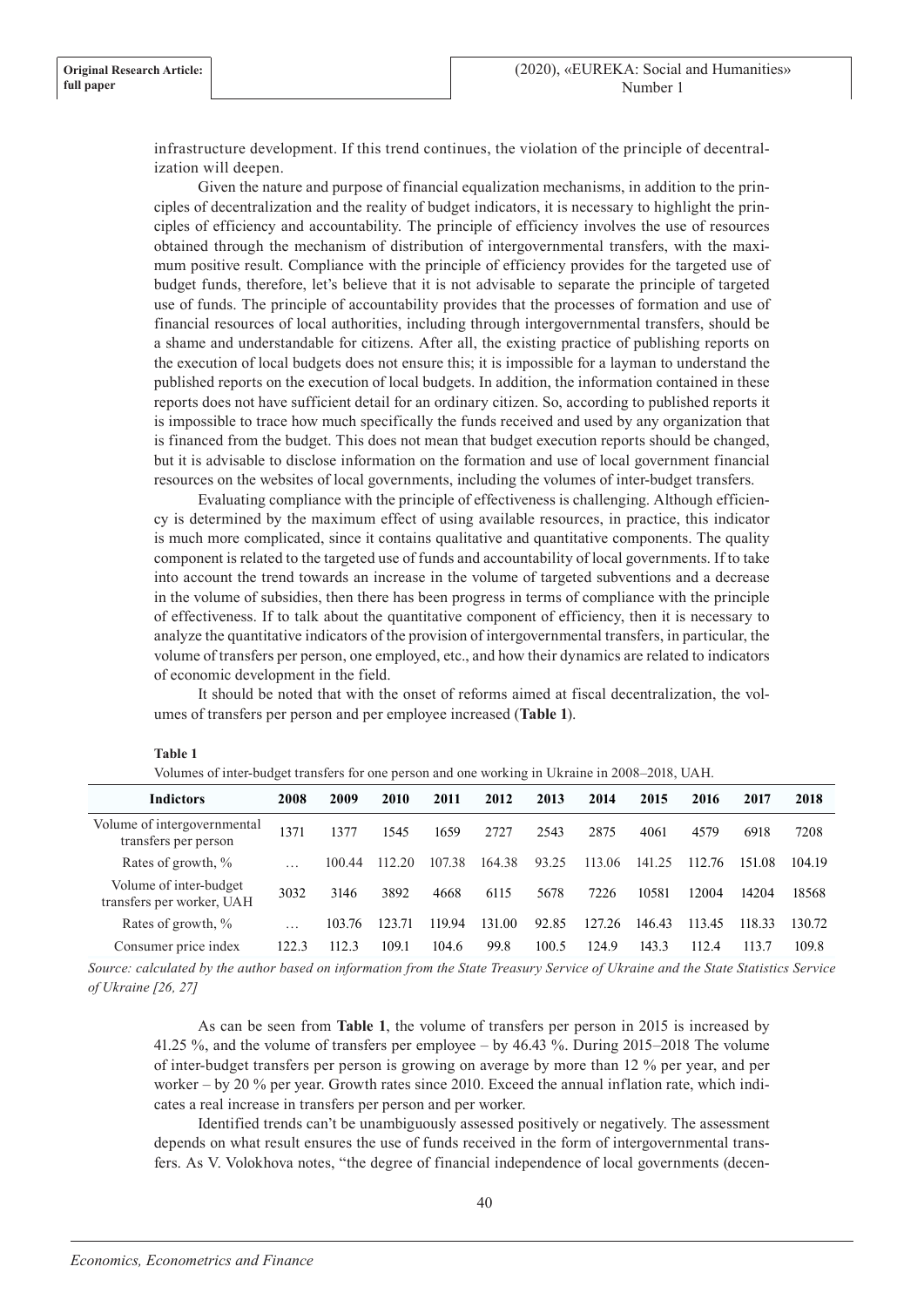tralization of power) depends on the characteristics of the organization of the system of inter-budgetary relations. The purpose of the relationship is to ensure a guaranteed level of the provision of public goods throughout the country. However, the effectiveness of relations between the links of the budget system is contained not in the level of balancing local budgets due to budget equalization, but in promoting the socio-economic development of territories, as well as increasing the welfare of the population" [30, p. 5].

**Fig. 3** shows the dependence of GRP per capita on the volume of inter-budget transfers per person in 2008–2018.





As can be seen from the graphs shown in **Fig. 3**, there is a linear relationship between the studied indicators – GRP per capita and the volume of inter-budget transfers per person. The determination coefficient shows that GRP per person in 91.5 % is determined by the volume of transfers per person. Testing the model for significance using the Fisher criteria and p-value shows that the model, although statistically significant, has a large standard error. That is, for further estimates and for forecasting it can't be used. This result is obtained because the data are not cleared of inflation, and the influence of the time factor is not excluded from the model. Therefore, for further calculations, let's use the relative values, purified from inflation, and without taking into account the time factor.

**Fig. 4** reflects the dependence of the index of physical growth of GRP on the volume of inter-budget transfers per person in 2008–2018.



**Fig. 4.** The dependence of the index of physical growth of GRP on the growth rate of the volume of inter-budget transfers per person in 2008–2018 in Ukraine. Source: built by the author on the basis of information from the State Treasury Service of Ukraine and the State Statistics Service of Ukraine [26, 27]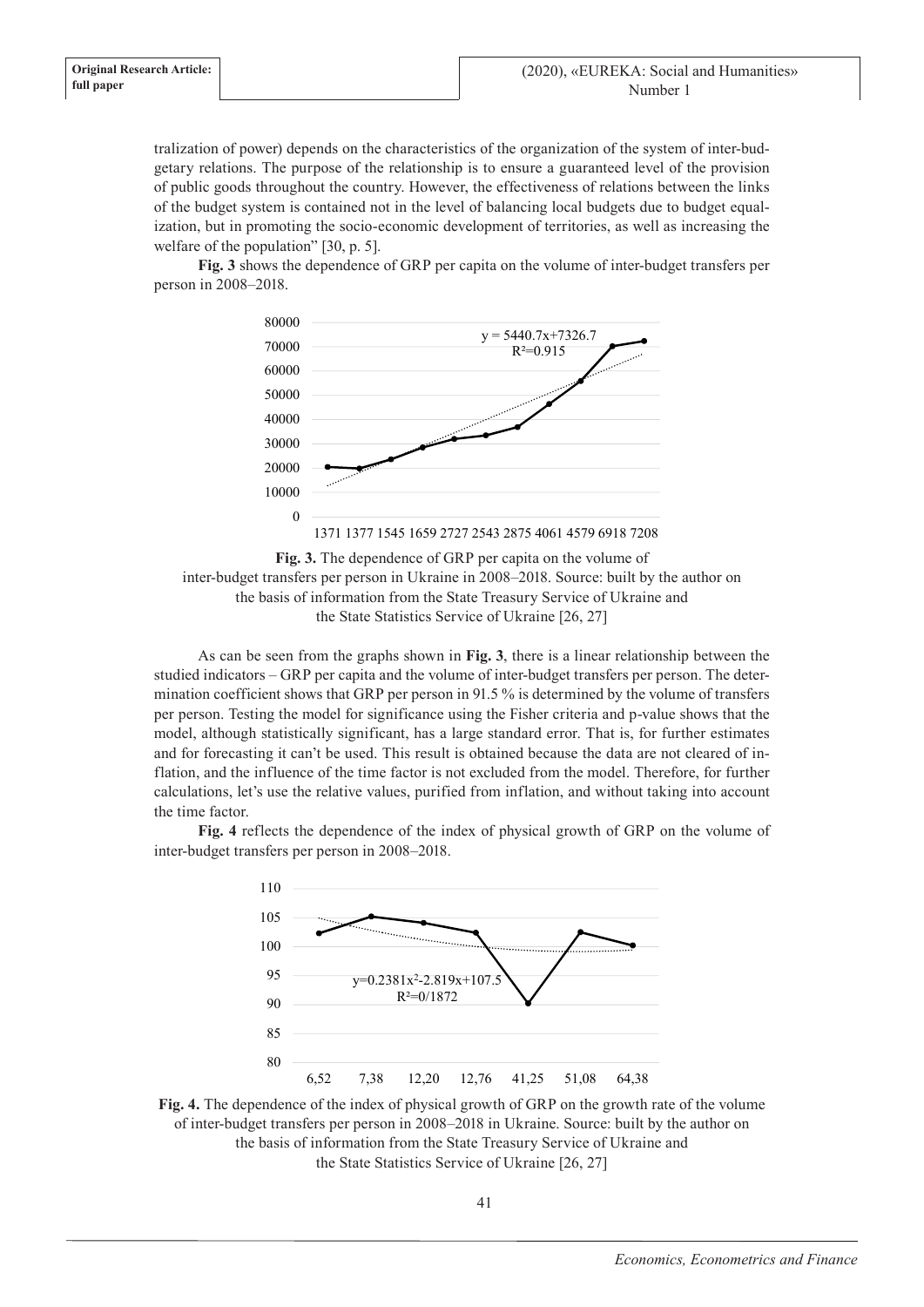As can be seen from the graphs presented in **Fig. 4**, between the index of physical growth in GRP and the growth rate of intergovernmental transfers per person during 2008–2018 there is a weak second-order regression dependence, since the determination coefficient is only 18.72 %. The model is statistically significant, since the calculated value of the Fisher criterion exceeds the table, the standard error is small. The result shows that an increase in inter-budget transfers per person does not have a positive effect on the real growth of GRP. This is partly due to the fact that in the structure of expenditures of local budgets, current expenditures predominate, not capital ones. That is, predominantly passive use occurs, asset investment occurs at a slow pace. In addition, such a result may indicate a low efficiency in the use of funds transferred to local budgets in the form of transfers.

**Fig. 5** reflects the dependence of the index of physical growth of GRP on the volume of inter-budget transfers per worker in 2008–2018.





Graphs presented in **Fig. 5** show that the relationship between the studied indicators is very weak, the determination coefficient shows that the index of physical growth in GRP by only 9.74 % is determined by the increase in the volume of inter-budget transfers per worker. Testing the model for statistical significance shows that the relationship is random, the calculated value of the Fisher test is lower than the tabular one. The value of the standard error exceeds the value of the coefficient of elasticity, p-value exceeds 0.5, which indicates that there is no connection between the studied values. Thus, the dynamics of the growth of interbudgetary relations per person and one worker does not have a positive effect on the physical growth of GRP. In fact, the mechanism for providing intergovernmental transfers does not have a positive effect on the growth of economic welfare of the regions.

**Fig. 6** shows the growth rate of GRP per capita from the growth rate of intergovernmental transfers per person.

As can be seen from the graphs shown in **Fig. 6**, there is a linear relationship between the growth rate of GRP per capita and the growth rate of intergovernmental transfers per person. The determination coefficient shows that the growth rate of GRP per person in 49.79 % is determined by the growth rate of volumes of inter-budget transfers per person. The calculated value of the Fisher coefficient exceeds the table, the standard error is small, which indicates the statistical significance of the model and not the randomness of the relationship between the studied variables. In general, a trend has been revealed that, provided that the funds received in the form of transfers are effectively used, inter-budget transfers can contribute to the growth of economic welfare in the regions. The fact that the determination coefficient is lower than 50 % indicates a significant influence of other factors.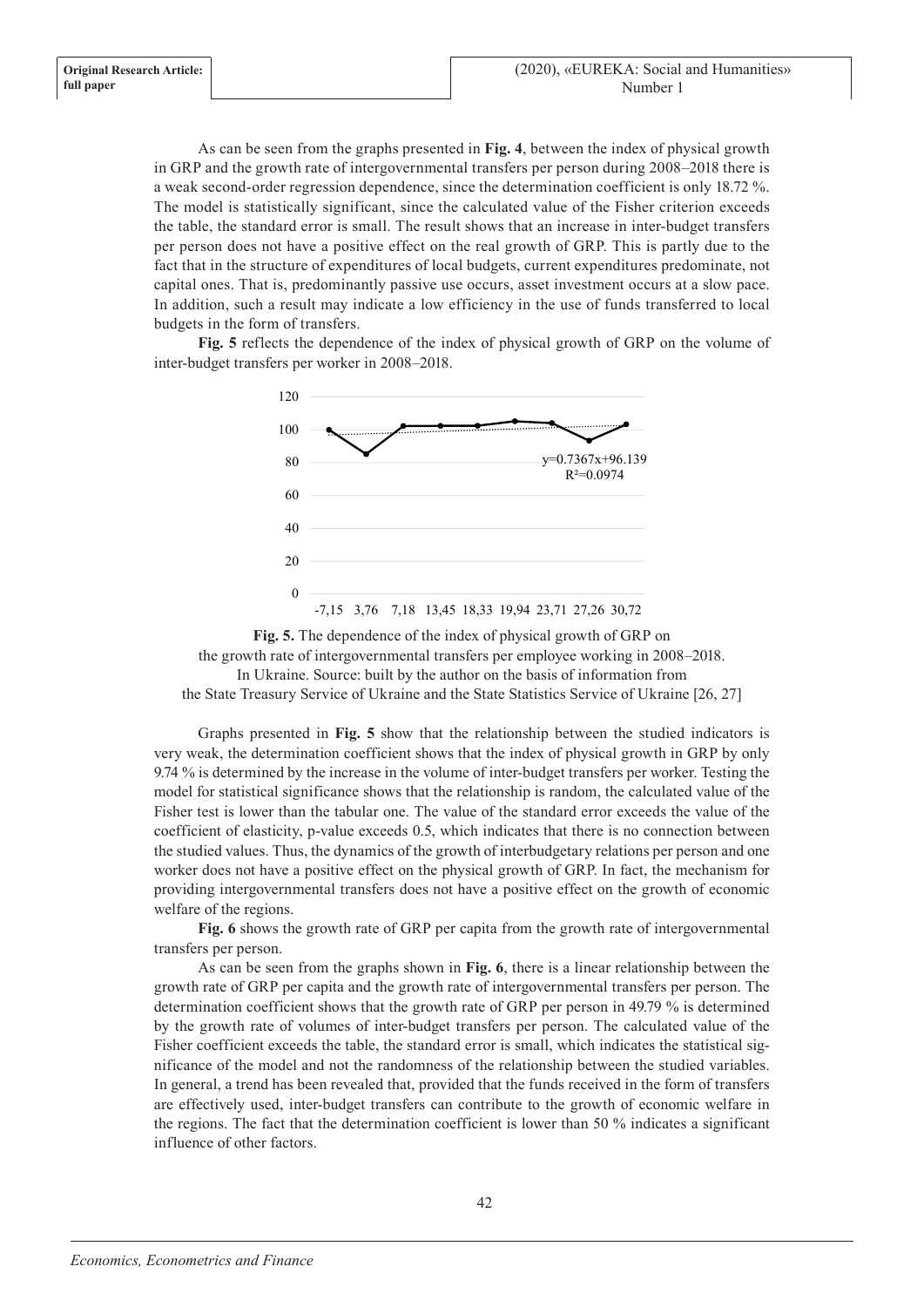



**Fig. 7** shows the growth rate of GRP per capita from the growth rate of the volume of inter-budget transfers per worker.





As can be seen from the graphs shown in **Fig. 7**, between the studied indicators there is a polynomial dependence of the third degree with a determination coefficient of 49.68 %. Testing the connection for statistical significance showed that the model is insignificant, since the calculated value of the Fisher criterion is less than the table value.

Thus, the results of the analysis of the impact of intergovernmental transfers on the dynamics of GRP do not reveal either a stable negative impact or a stable positive influence. The presence of models that confirmed the existence of a relationship between GRP indicators and the dynamics of inter-budget transfers indicates the presence of potential in the mechanism for providing transfers to positively affect the economic development of regions. Of the identified principles of budget regulation none of the principles is fully observed, which leads to a risk of low efficiency in the use of budget funds, a risk of deepening regional imbalances and a risk of passivity of local governments in mobilizing sources of financing for delegated authority. In such conditions, accordingly, the priorities for the distribution of intergovernmental transfers under fiscal decentralization remain established.

# **4. Conclusions**

The research results show that Ukraine has not defined priorities for the distribution of intergovernmental transfers. As analysis of foreign publications on fiscal decentralization shows, the uncertainty of priorities in this area reduces the effectiveness of fiscal decentralization and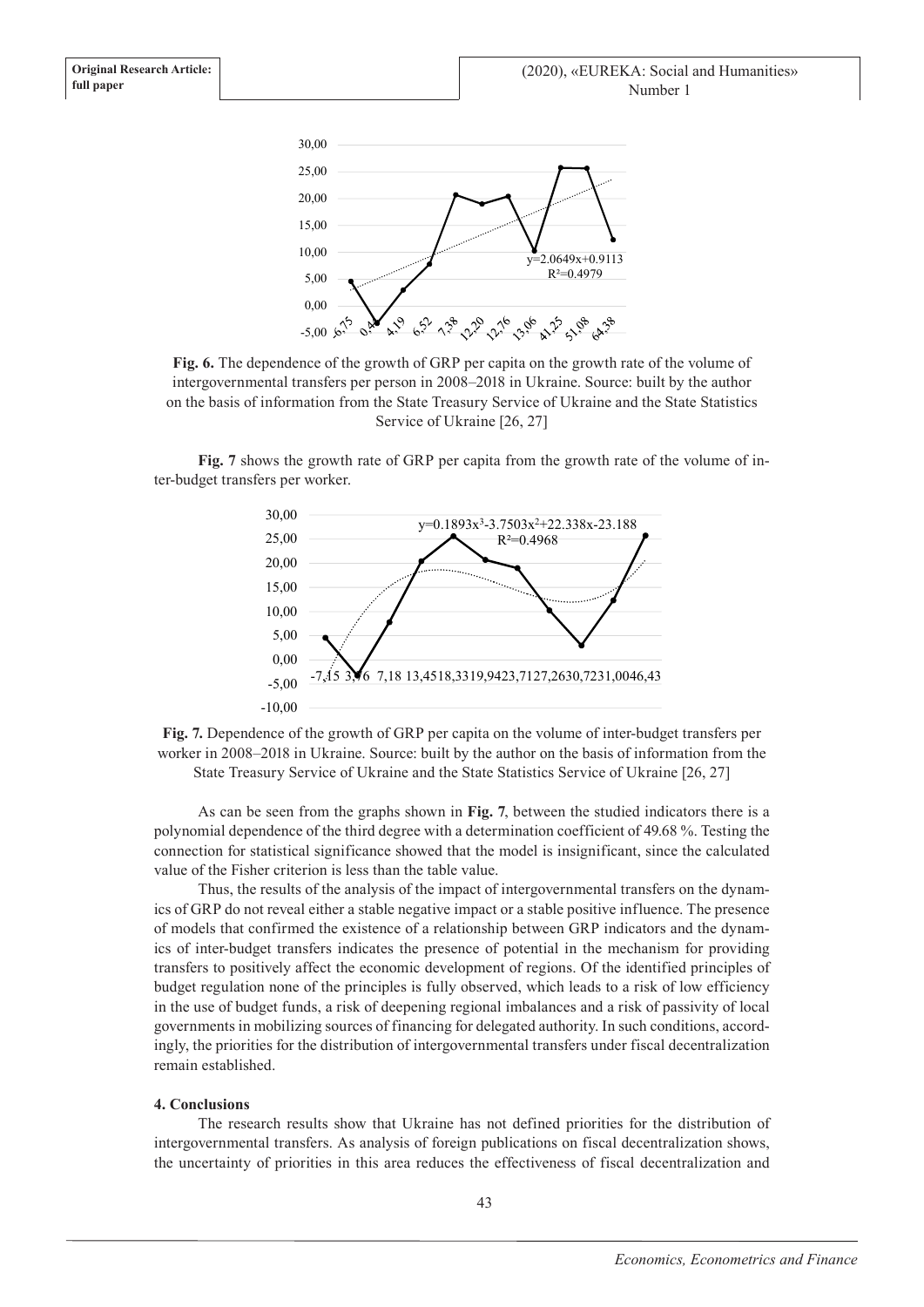slows down the economic development of regions. Prioritization of the distribution of intergovernmental transfers is preceded by the definition of principles for the distribution of intergovernmental transfers. The results of the analysis of foreign publications show that the basic principles of the distribution of intergovernmental transfers are the principles of efficiency and transparency, non-compliance with which leads to an increase in the risks of corruption and an inhibition of the economic development of the regions. Based on the results of a quantitative analysis, namely, the identified dynamics of fiscal decentralization indicators and the impact of the distribution of intergovernmental transfers on economic development, the following priorities for the distribution of intergovernmental transfers in fiscal decentralization are identified:

– support for the prevalence of targeted transfers over non-targeted transfers, which will contribute to a more efficient use of budget funds;

– increase the share of capital transfers to improve the regional infrastructure. This factor is one of the key to ensuring the economic growth of the regions, and hence the growth of their tax base. In turn, an increase in the tax base will help ensure the financial independence of local governments and reduce the need for intergovernmental transfers;

– increasing the accountability of local governments regarding the use of funds received in the form of intergovernmental transfers.

#### **References**

- [1] Lysenko, O. Yu. (2011). Mizhbiudzhetni vidnosyny v Ukraini: osoblyvosti rozvytku ta shliakhy udoskonalennia. Visnyk Natsionalnoi akademii derzhavnoho upravlinnia pry Prezydentovi Ukrainy, 1, 1–8.
- [2] Doslidzhennia Instytutu demohrafii ta sotsialnykh doslidzhen NANU. Available at: http://www.idss.org.ua/
- [3] Kuzmynchuk, N. V., Zyma, O. H. (2013). Analiz vydiv mizhbiudzhetnykh transfertiv shchodo vyrishennia rehionalnykh problem formuvannia biudzhetiv. Problemy ekonomiky, 4, 198–205.
- [4] Filippetti, A., Sacchi, A. (2016). Decentralization and economic growth reconsidered: The role of regional authority. Environment and Planning C: Government and Policy, 34 (8), 1793–1824. doi: http://doi.org/10.1177/0263774x16642230
- [5] Martinez-Vazquez, J., Lago-Peñas, S., Sacchi, A. (2016). The impact of fiscal decentralization: a survey. Journal of Economic Surveys, 31 (4), 1095–1129. doi: http://doi.org/10.1111/joes.12182
- [6] Baskaran, T. (2009). On the link between fiscal decentralization and public debt in OECD countries. Public Choice, 145 (3-4), 351–378. doi: http://doi.org/10.1007/s11127-009-9570-4
- [7] Lelechenko, A. P. (2006). Detsentralizatsiia v systemi derzhavnoho upravlinnia v Ukraini: teoretyko-metodolohichnyi analiz. Kyiv, 20.
- [8] Oates Wallace, E. (1972). Fiscal Federalism. New York: Harcourt Brace Jovanovich, 256.
- [9] Oates, W. E. (1979). Lump-sum intergovernmental grants have price effects. Fiscal federalism and grants-in-aid. Washington: Urban Institute
- [10] Boadway, R. (2001). Inter Governmental fiscal relations: The facilitator of fiscal decentralization. Constitutional political economy, 12, 93–121. doi: http://doi.org/10.1023/a:1016693903035
- [11] Keen, M., Konrad, K. A.; Auerbach, A. J., Chetty, R., Feldstein, M., Saez, E. (Eds.) (2013). The Theory of International Tax Competition and Coordination. Handbook of Public Economics. Vol. 5. Elsevier, 257–328. doi: http://doi.org/10.1016/b978-0- 444-53759-1.00005-4
- [12] Agrawal, D. R., Foremny, D. (2019). Relocation of the Rich: Migration in Response to Top Tax Rate Changes from Spanish Reforms. The Review of Economics and Statistics, 101 (2), 214–232. doi: http://doi.org/10.1162/rest\_a\_00764
- [13] Besley, T., Coate, S. (2003). Centralized versus decentralized provision of local public goods: a political economy approach. Journal of Public Economics, 87 (12), 2611–2637. doi: http://doi.org/10.1016/s0047-2727(02)00141-x
- [14] Albouy, D. (2010). Evaluating the Efficiency and Equity of Federal Fiscal Equalization. NBER Working Paper, No. 16144. doi: http://doi.org/10.3386/w16144
- [15] Blöchliger, H., Petzold, O. (2009). Taxes or Grants: What Revenue Sources for Sub-central Governments? OECD Economics Department Working Papers, No. 704. Paris.
- [16] Buettner, T. (2003). Tax base effects and fiscal externalities of local capital taxation: evidence from a panel of German jurisdictions. Journal of Urban Economics, 54 (1), 110–128. doi: http://doi.org/10.1016/s0094-1190(03)00039-1
- [17] Francois, I. (2010). Sub-central Tax Competition: the French Case, presentation to the Workshop on Tax Competition. Bern.
- [18] Dabla-Norris, E., Wade, P. (2002). The Challenge of Fiscal Decentralization in Transition Countries. IMF Working Paper WP/02/103. doi: http://doi.org/10.5089/9781451852707.001